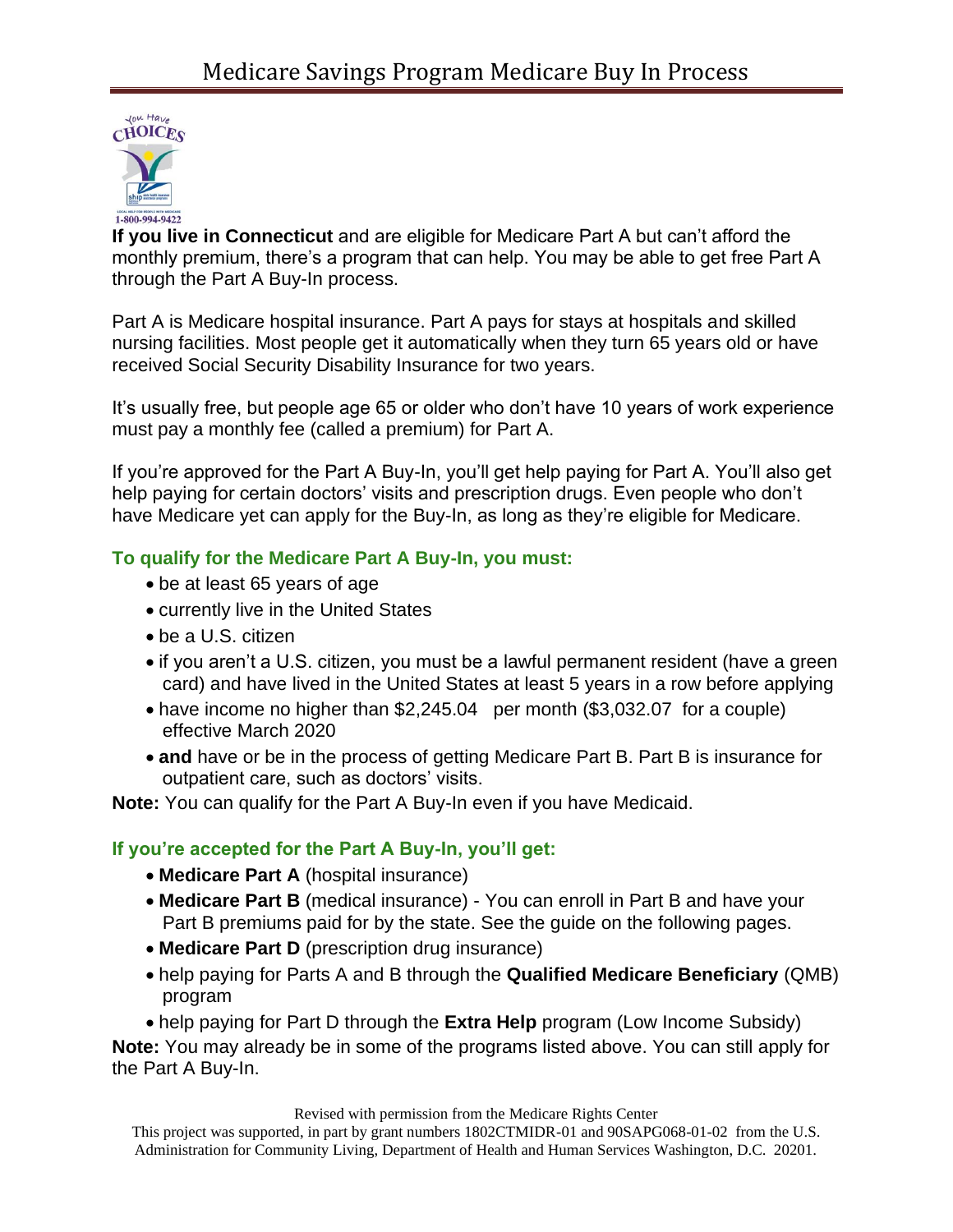## **Basic Steps to the Part A Buy-In**

### 1. **Enroll in Medicare Part B and conditional Part A at your local Social Security office.**

Because you're getting the Medicare Part A Buy-In, you can enroll in conditional Part A and Part B any time during the year. It's called **conditional Part A** because you only get Part A when you enroll in the Qualified Medicare Beneficiary program (QMB). QMB is a program that helps you pay for Medicare Parts A and B.

**If you already have Part B, skip to Step 2.** You know you have Part B if you have a red, white and blue Medicare card that says "Medical (Part B)."

#### 2. **Go to your local Medicaid (Department of Social Services) office with proof that you have Part B\* and:**

- Get screened for the Medicare Part A Buy-In; **and**
- Apply for the Qualified Medicare Beneficiary program (QMB).

You can use your Medicare card or your receipt from the Social Security office to prove you have Part B.

## \***Individuals can also receive assistance with this process from CHOICES. 3. You will automatically get Extra Help (also referred to as the Low Income Subsidy).**

When you get QMB, you also get Extra Help. Extra Help is a federal government program that pays most of the costs of Part D drug coverage If you do not have a plan already, you can show your letter from the Department of Social Services of your eligibility for the QMB program to your pharmacist, as "best available evidence" that you are entitled to Extra Help. Your pharmacist can enroll you into a temporary Medicare Part D plan called LINET. This will allow the pharmacist to give you medications at lower co-pays (in 2021: \$9.20 for brand drugs and \$3.70 for generic drugs). You will get a letter explaining your options from the federal government. We suggest you contact CHOICES for help in selecting a Medicare Part D plan. If you have not enrolled in a Medicare Part D plan within two months, the federal government will enroll you in one, but it might not meet your needs.

## **4. Mark your calendar to recertify your QMB in about 9 months.**

You need to fill out the forms to renew your QMB every year to keep getting help paying for Medicare. If you have Medicaid, you should recertify for QMB at the same time you recertify for Medicaid each year. If you don't get the renewal forms in the mail, contact the Department of Social Services benefit line at 1-855-626-6632. You may be automatically renewed through a "passive renewal" process. If that is the case, you will receive a letter telling you this happened. **See the attached packet for a detailed guide to the Medicare Part A Buy-In. It tells you where to go and what to do. It also tells you what paperwork to bring to the Social Security and Medicaid offices.**

#### Revised with permission from the Medicare Rights Center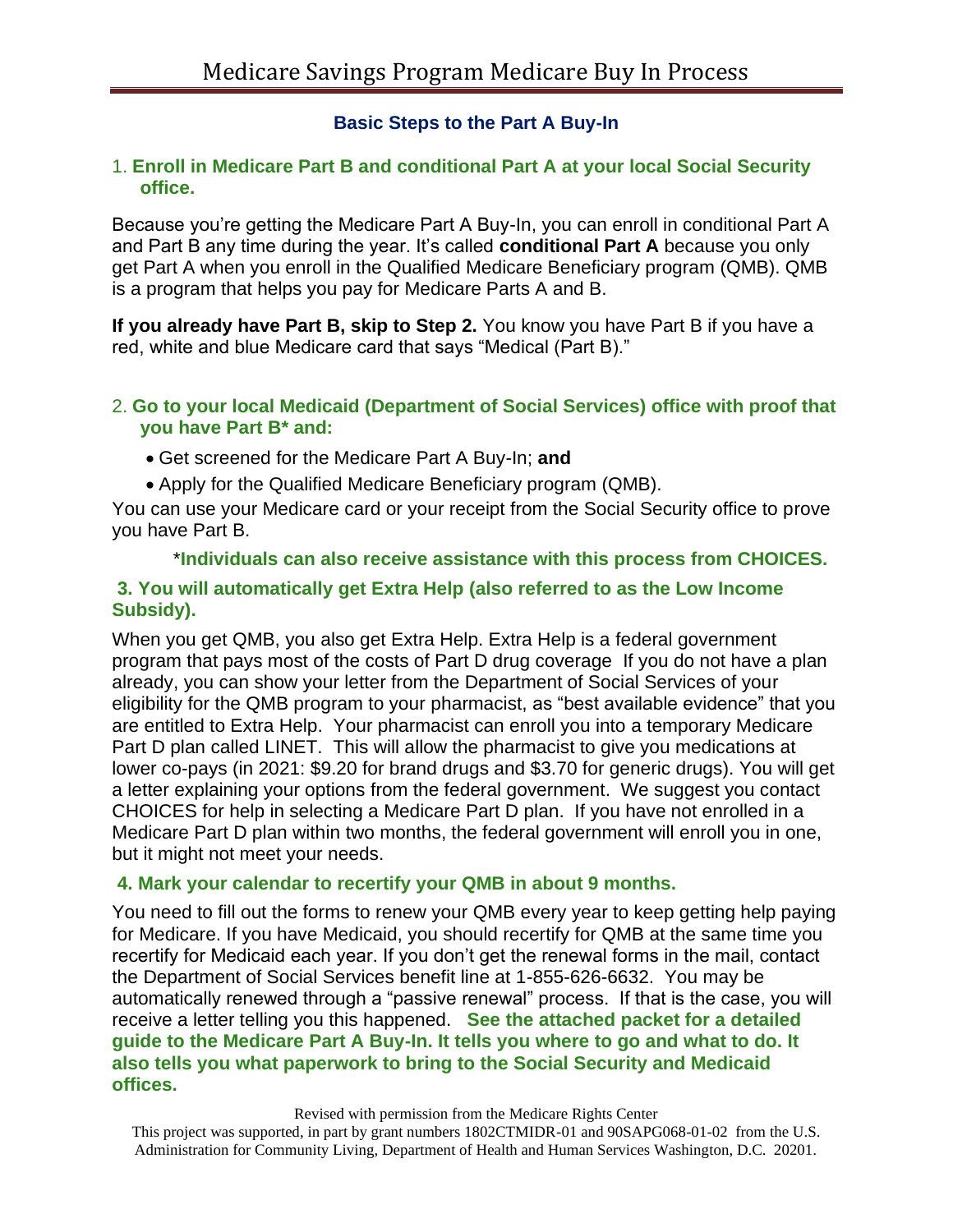**See the attached packet for a detailed guide to the Medicare Part A Buy-In. It tells you where to go and what to do. It also tells you what paperwork to bring to the Social Security and Medicaid offices.**

## **Step-by-Step Guide to the Part A Buy-In**

Use this guide when you apply for the Medicare Part A Buy-In. Just follow these simple steps to get help paying for Medicare Part A (hospital insurance) and Medicare Part B (medical insurance).

Be sure to follow the steps in the correct order and use the materials in this packet. When you're done, you'll also have Medicare Part D prescription drug insurance and you'll get help paying for Part D through the Extra Help program.

If you're not sure whether you qualify for the Buy-In, read the first page in this packet.

## **Before you start**

As you follow these steps, remember to keep good notes. Write down all important information such as:

- the name and phone number of the person helping you (counselor/friend/family)
- names and phone numbers of Social Security and Medicaid staff who help you
- dates when you go to the Social Security and Medicaid offices

## **1. First you must have Medicare Part B. If you don't have Part B,**

 **apply for it and conditional Part A at the Social Security office. If you already have Part B, skip to Step 2 on the other side of this page.**

## **Before you go to the Social Security office, collect these materials:**

- $\Box$  Proof of date of birth (passport, birth certificate or state ID)
- $\Box$  Proof of all types of income, earned and unearned (recent pay stubs, pension statements, tax returns, proof of Social Security benefits)
- $\Box$  Proof of U.S. citizenship or lawful residence (passport, permanent resident card, or U.S. birth certificate)
- □ Copy of Social Security card
- $\Box$  Letter #1 from this packet

## **While you're at the Social Security Office:**

- □ Ask to enroll in conditional Part A and Medicare Part B
- $\Box$  Show the representative Letter #1 from this packet
- □ Get a copy of your Application for Supplemental Medical Insurance. (Supplemental Medical Insurance (SMI) is another name for Part B.)

**Don't leave the Social Security office until you have applied for conditional Part A and Part B. You should get a receipt or a "screen shot" of your enrollment.** In four to six weeks, you'll get a red, white, and blue Medicare card in the mail that says "Medical (Part B)."

Revised with permission from the Medicare Rights Center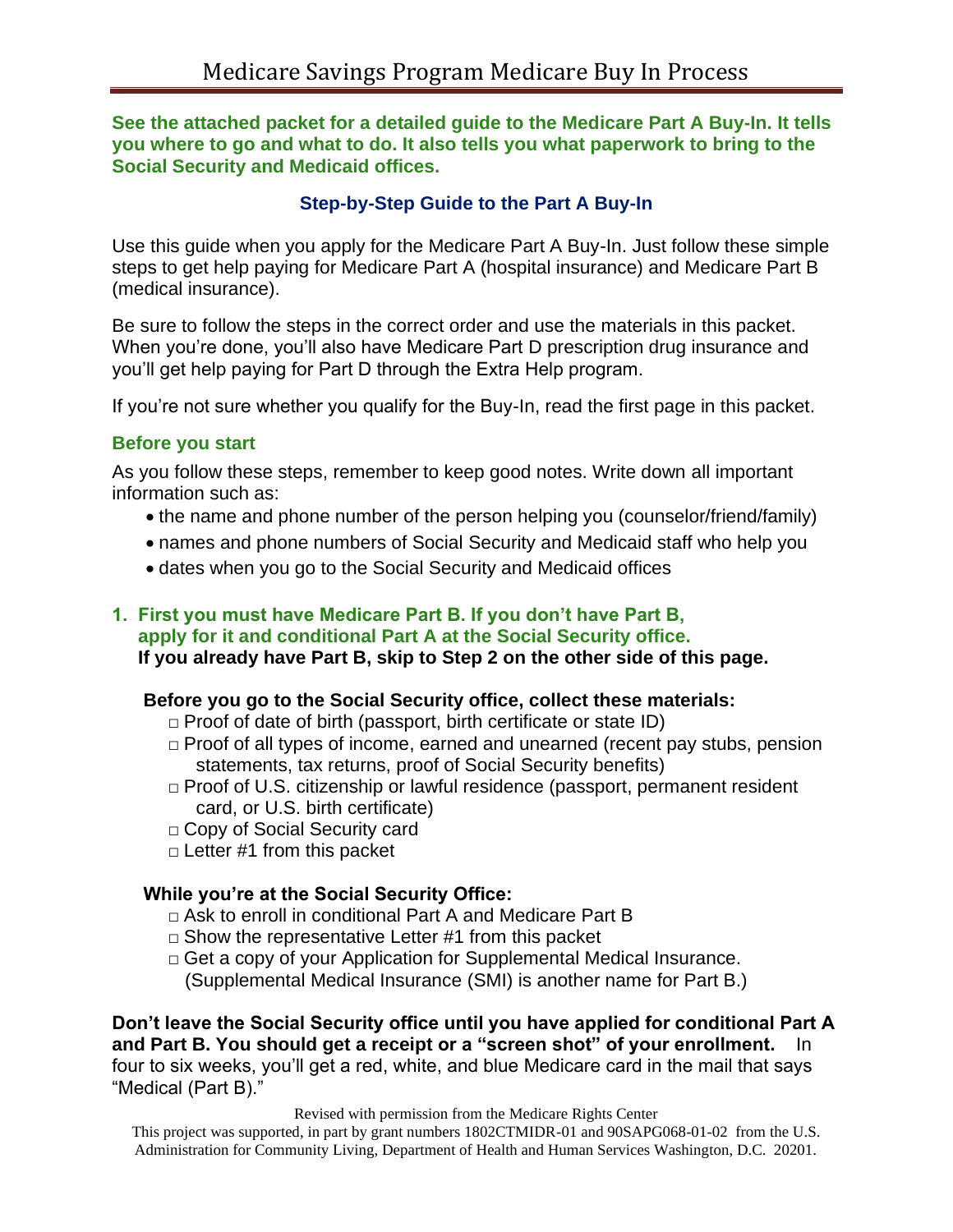**2. Once you have Part B, go to the Medicaid office to be screened for the Medicare Part A Buy-In. You can also attach your proof to the MSP application if you are applying by mail or attach this proof if you are applying online at [www.connect.ct.gov.](http://www.connect.ct.gov/) Apply for the Medicare Savings Program called QMB. Please make sure your name on the application is listed in the same way as it is listed with Social Security or on your Medicare card.**

### **Bring these materials to the Medicaid Department of Social Services office:**

- □ Proof that you have Part B (your Medicare card **or** a copy of your Part B enrollment receipt)
- $\Box$  Proof of address (your license, state client ID or a bill)
- □ Copy of Social Security card
- $\Box$  Proof of all forms of income, earned and unearned (recent pay stubs, pension statements, Social Security statements or tax returns)
- $\Box$  Letter #2 from this packet

### **While at the Medicaid Department of Social Services office:**

- $\Box$  Ask to be screened for the Medicare Part A Buy-In and to apply for QMB
- $\Box$  Show the Medicaid staff person Letter #2 from this packet
- □ Get proof of your application for QMB and the Medicare Part A Buy-In

### **Don't leave the office until you've completed your application for both QMB and the Part A Buy-In.**

## **3. You'll automatically get Extra Help.**

When you're approved for QMB, you'll get Extra Help. Extra Help is a government program that pays most of the costs of Medicare Part D drug coverage. You must have a Part D drug plan with Extra Help. You'll be enrolled in a Part D plan within a few months unless you choose one yourself or already have one. You'll get a letter in the mail that explains your options.

## **4. Mark your calendar.**

In about nine months, you'll get a form in the mail to recertify for QMB. **Some people will get a letter in the mail that they have been renewed by DSS. If you get one of these letters, you only need to fill out the renewal if your finances or address has changed. Others will be sent a form and told they must sent in a renewal form. If you don't fill out your renewal, you'll lose QMB** and will have to pay for Medicare Parts A and B yourself.

If you don't get the form in the mail, call the DSS Benefits Center at 1-855-626-6632.

Revised with permission from the Medicare Rights Center This project was supported, in part by grant numbers 1802CTMIDR-01 and 90SAPG068-01-02 from the U.S. Administration for Community Living, Department of Health and Human Services Washington, D.C. 20201.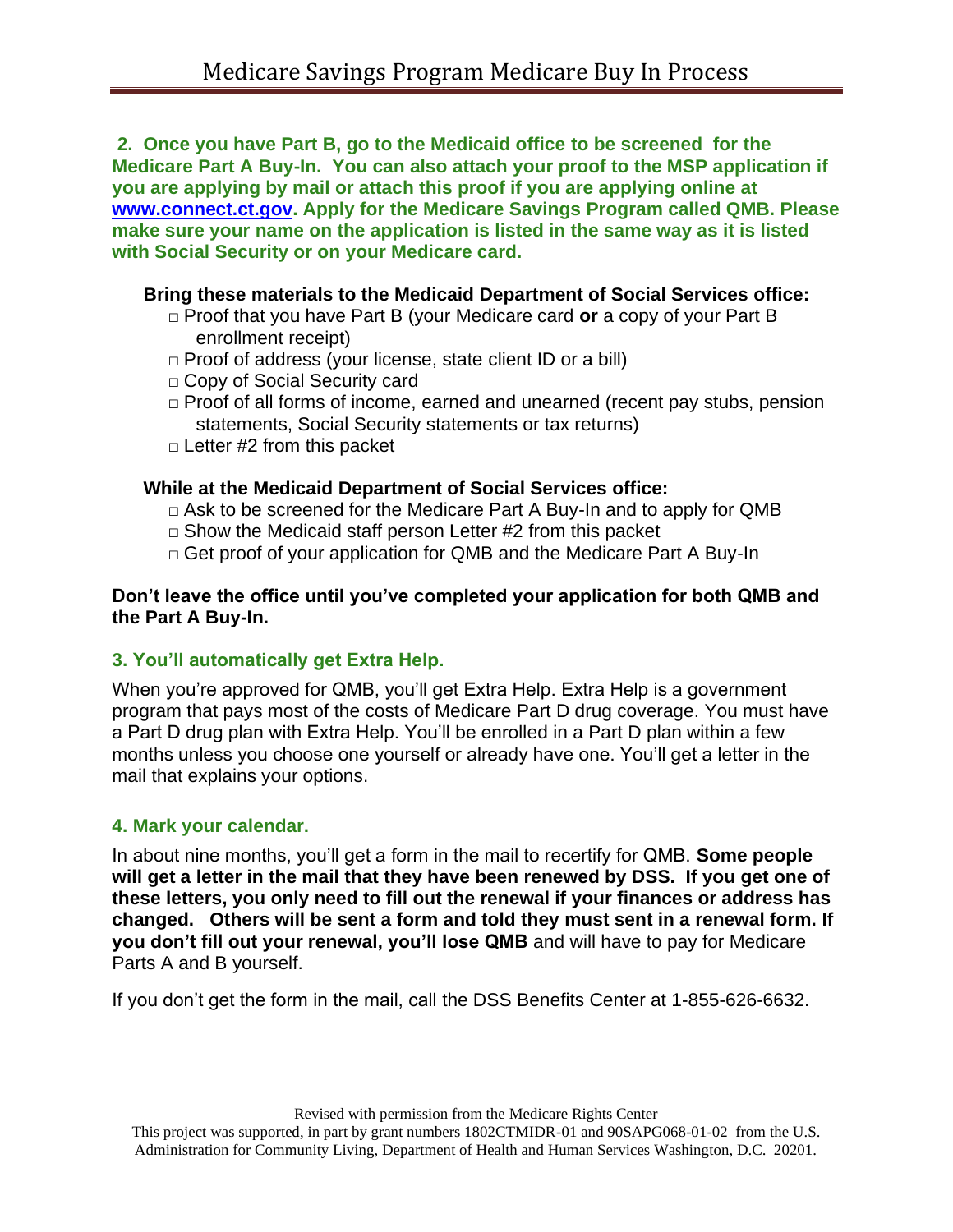#### **SAMPLE LETTER #1**

**Date:**  $\blacksquare$ 

#### **Social Security Office**

Dear Sir/Madam:

I would like to enroll in Supplemental Medical Insurance (SMI) (Medicare Part B) and conditional Part A so I can be considered as a potential **Part A Buy-In/**QMB applicant. Once I have enrolled in SMI and conditional Part A, I will file for QMB and the Part A Buy-in at the Department of Social Services. Below, please find the citation from the SSA Program Operations Manual System (POMS) which explains how I am eligible to enroll in SMI outside of the General Enrollment Period at any time throughout the year.

I would like to have my SMI enrollment request processed and I need a copy of my application to take with me to the Department of Social Services as proof that I have filed for SMI.

Thank you very much for your assistance. Please call the State Unit on Aging CHOICES program at 1-866-218-6631 for more information.

**EM-08071 REV Processing Instructions - Premium HI for Individuals in Part A Buy-In States who do not have Medicare Part B – POMS Instructions Will Follow Shortly 8/11/2008 HI 00801.134, HI 00801.138, HI 00801.139, HI 00801.140, HI 00815.023, SM 00850.355, SM 00850.700, SM 03040.025**

In Part A buy-in states, some low income individuals that appear eligible for Medicare Part A and Part B buy-in as qualified Medicare beneficiaries (QMB) are experiencing difficulty enrolling in Part B at their local Social Security offices. QMB's are individuals who are eligible for Medicaid payment of their Medicare premiums, deductibles, and coinsurance. The confusion seems to occur with individuals who want to file for Premium Part A, do not have Part B, and are outside of an enrollment period.

If an individual contacts the field office (FO) and appears to meet the QMB eligibility requirements, resides in a Part A buy-in State, wishes to file for Premium Part A, and does not have Part B, the individual may file an application for Part B and conditional enrollment in Premium Part A. Since the individual resides in a Part A buy-in State, the application does not have to be filed in an enrollment period; it may be filed at any time. Beneficiaries are allowed to complete the conditional application process if they owe Medicare premiums.

Currently, MCS will not accept a Part B and conditional Part A enrollment filed outside of an enrollment period for an individual who resides in a Part A Buy-in State. MCS will generate exception message number 20604 – Check BIC M Decision Status – SMI Application Not in Enrollment Period. To address this exception, the FO needs to input the claim into MCS and then prepare an A101/EF101 for the Part B and conditional Part A award when the exception is received. Provide a screen shot of the enrollment to the beneficiary as proof of conditional enrollment for the QMB program.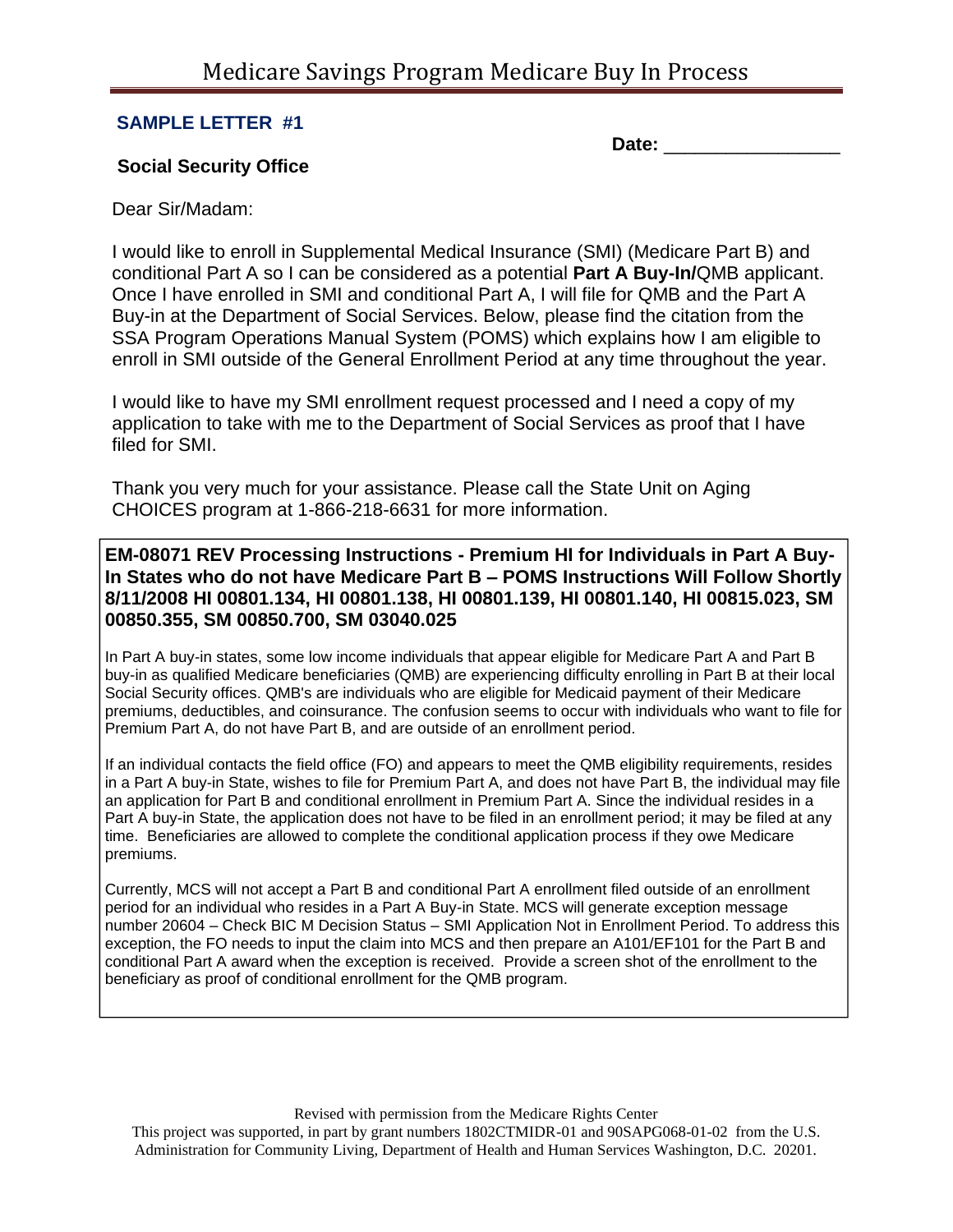## **NOTE:**

Refer the individual to the appropriate State office to file for QMB benefits. Emphasize the importance of promptly contacting the State. The individual may be billed for Part B premiums until state buy-in begins.

If the enrollee does not contact the State and does not pay the Part B premiums when billed, Part B will terminate for nonpayment of premiums (HI 00820.035). Conditional Premium Part A will not generate a bill.